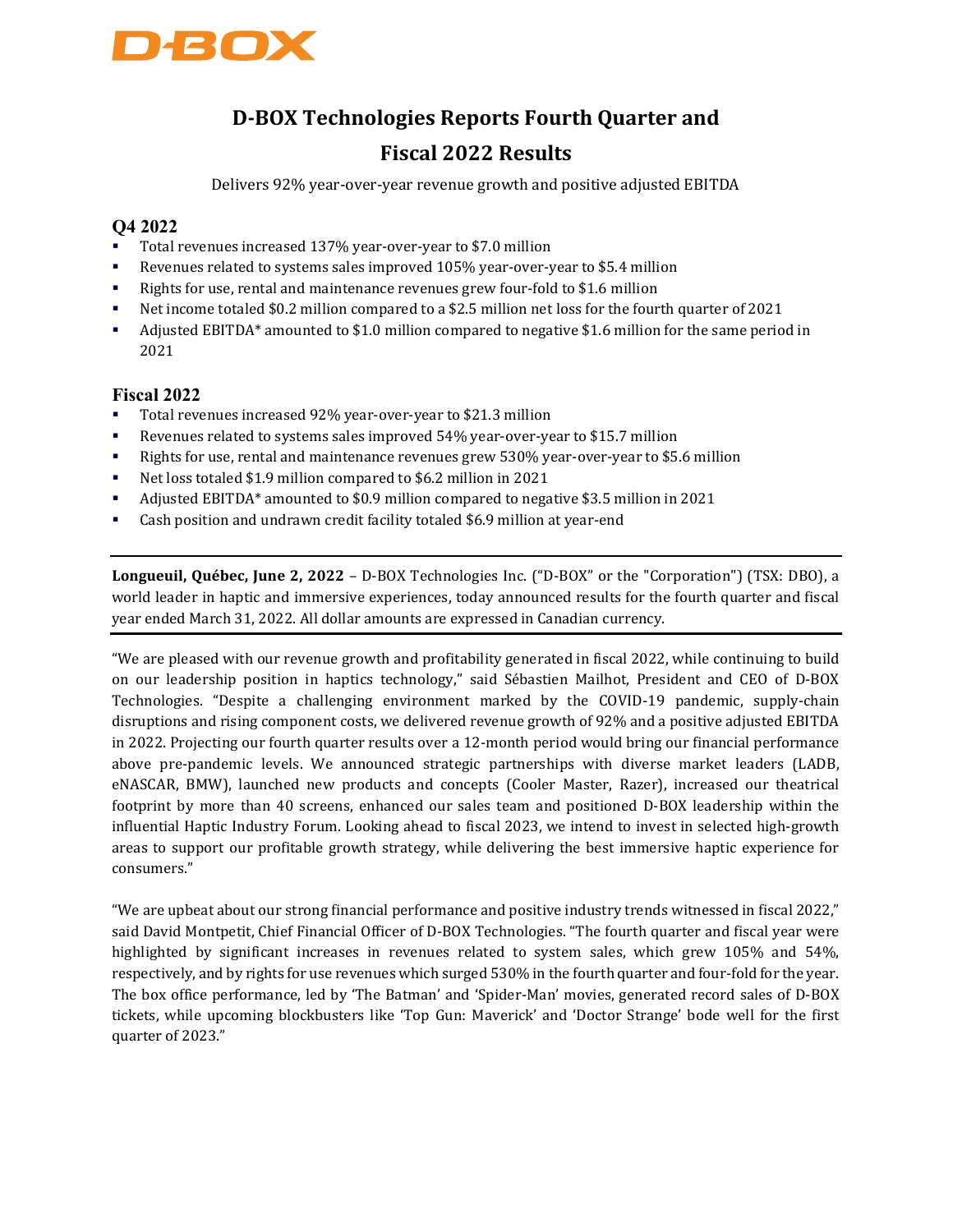

"The solid performance of our commercial segment is expected to continue in the upcoming year, and we anticipate recognizing revenues from our home entertainment initiatives in the second quarter. With a cash position and undrawn credit facility totaling \$6.9 million, D-BOX has adequate funds to finance its current operations and execute its product development strategy."

| <b>Fiscal Year and Fourth Quarter Ended March 31</b><br>(in thousands of dollars, except per share data) |                         |          |                         |          |  |  |  |
|----------------------------------------------------------------------------------------------------------|-------------------------|----------|-------------------------|----------|--|--|--|
|                                                                                                          | <b>Fiscal Year</b>      |          | <b>Fourth Quarter</b>   |          |  |  |  |
|                                                                                                          | 2022                    | 2021     | 2022                    | 2021     |  |  |  |
| Revenues                                                                                                 | 21,313                  | 11,080   | 6,972                   | 2,936    |  |  |  |
| Net income (loss)                                                                                        | (1, 867)                | (6, 192) | 238                     | (2, 491) |  |  |  |
| Adjusted EBITDA*                                                                                         | 922                     | (3,549)  | 972                     | (1, 592) |  |  |  |
| Basic and diluted net                                                                                    |                         |          |                         |          |  |  |  |
| income (loss) per share                                                                                  | (0.009)                 | (0.035)  | 0.001                   | (0.014)  |  |  |  |
| <b>Information from the Consolidated Balance Sheets</b>                                                  |                         |          |                         |          |  |  |  |
|                                                                                                          | As at<br>March 31, 2022 |          | As at<br>March 31, 2021 |          |  |  |  |
| Cash and cash equivalents                                                                                | 3,937                   |          | 9,134                   |          |  |  |  |

\* See the "Non-IFRS" measures section in the Management's Discussion and Analysis dated June 2, 2022

#### FY 2022 Q4 OPERATIONAL HIGHLIGHTS

- D-BOX, BMW and Sim-Lab combined forces to create the new BMW Motion Platform.
- Advanced SimRacing, a fast-growing North American racing simulation chassis manufacturer and digital motorsport equipment retailer, became an official distributor of D-BOX sim racing solutions.
- Metropolitan Theatres installed their first D-BOX screen with 23 high-fidelity haptic recliner seats located at Metropolitan Theatres' flagship luxury cinema MetroLux Theatres in South Orange County, California.
- John Deere introduces new forestry full-tree training simulator designed and supported by D-BOX longtime partner, CM-Labs.
- In March 2022, the Corporation executed an amendment agreement with the BDC for the repayment of the outstanding principal balance of \$1.2 million as at May 31, 2023 over 36 monthly instalments of \$33 thousand, until June 1, 2026.

### ADDITIONAL INFORMATION REGARDING THE FOURTH QUARTER ENDED MARCH 31, 2022

The financial information relating to the fourth quarter and fiscal year ended March 31, 2022 should be read in conjunction with the Corporation's audited consolidated financial statements and the Management's Discussion and Analysis dated June 2, 2022. These documents are available at www.sedar.com.

#### RECONCILIATION OF ADJUSTED EBITDA TO NET INCOME (LOSS)\*

Adjusted EBITDA provides useful and complementary information, which can be used, in particular, to assess profitability and cash flows provided by operations. It consists of net income (loss) excluding amortization,